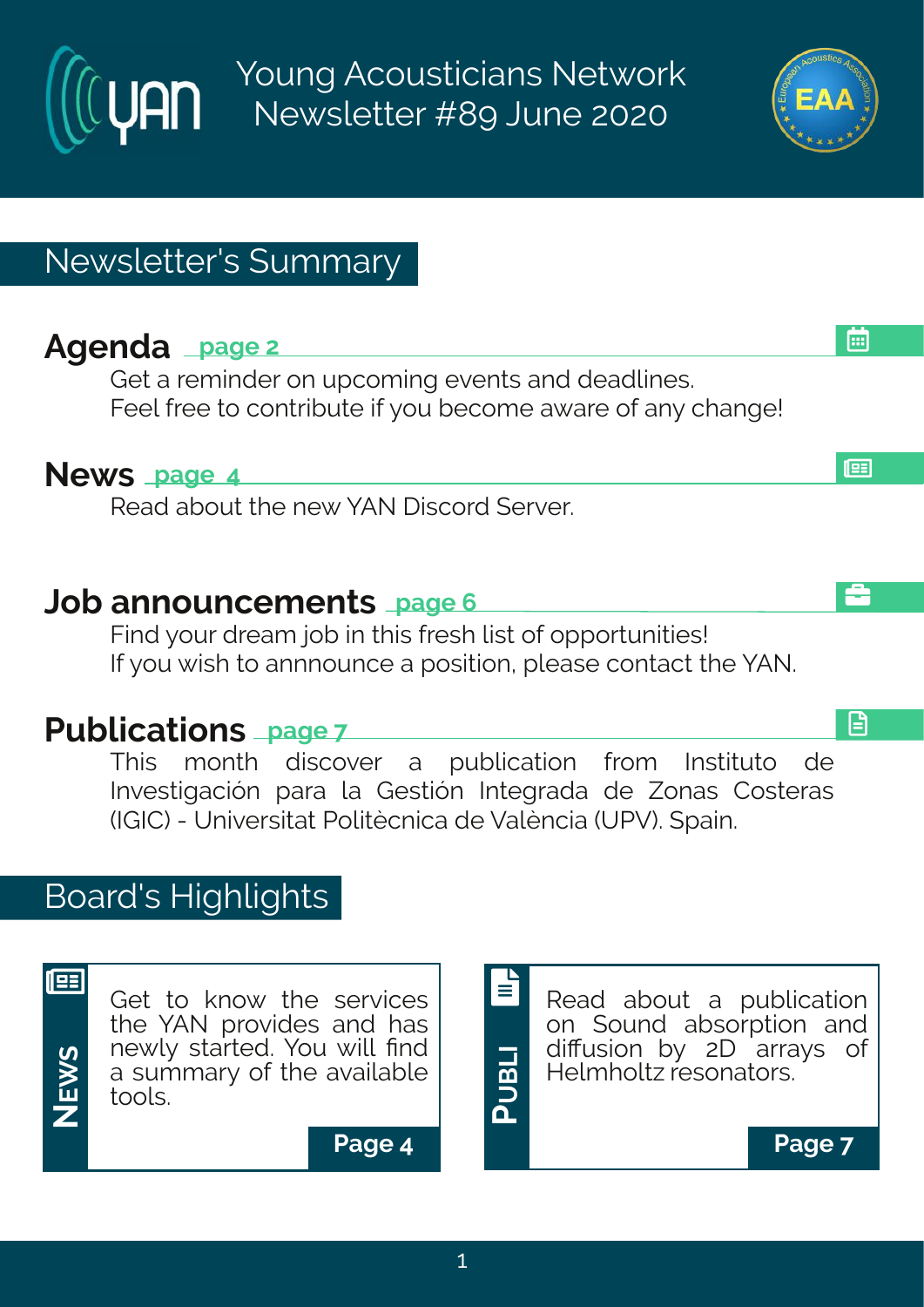# Yt gsq mk#Jzi r xw

#### Qri #575

75<sup>x|</sup>#2#7;<sup>x|</sup>#1|#{RH#7575#|#6<<sup>x|</sup>#{syrh#erh#Rywmg#Hsqtyxmnk#Hsrjivirgi3#Xywm1#Nep}3# Znowep#gsrii virgi

78<sup>th</sup> #247; <sup>x</sup> # #3Z#Jgsegsywmogw#Hsrkviww3AYfwnns1#Nep} 3# Us wat srih#s#78<sup>th</sup>#s#7<<sup>x|</sup> #si#Oyri#7576

### $Q/\beta$ #575

 $67^{\text{N}}$ #246;  $^{\text{N}}$ # #NH(Z#7<# #XIi#7< $^{\text{N}}$ #Naxivrexmsrep#Hsrkviww#sr#syrh#erh#Zmfvexmsr3# Uveky i #H~i gl#W ty fpog3LJs w tsrih#s#Oyp}#7576

Fykyw#575

6 x #278 h # #NUHTS #7575 # # N xi vrexms rep# Nievn k # F mh # N' wievgl # Hsrjivirgi 33 Kel si # Hn x} # Y (F3Us wat srih#s#577

78<sup>vh</sup>#247; <sup>x|</sup> # # mxi v2rsmvi#7575# #Xli#9><sup>x|</sup> # Nxi vrexmsrep#Hsrkvi ww#erh#Jltswmxmsr#sr# Ssmwi#Hsrxvsp#Jrkmiiwmk3#(isyp#Psvie3#Zmxvep#Hsrjivirgi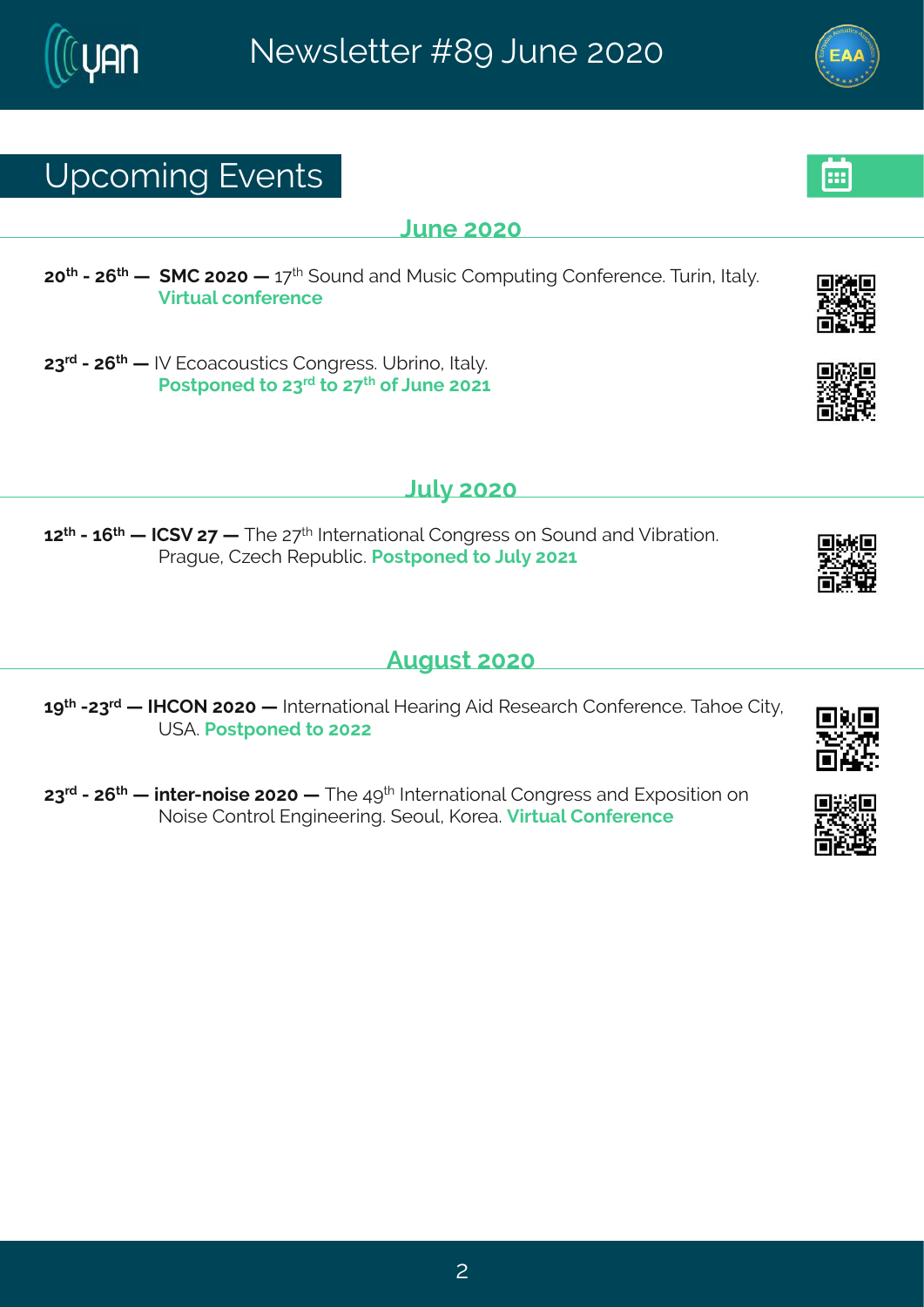# Yt gsq mk# i ehpni w

#### Qri#575

67<sup>x</sup> # #F+Z#7575# #6<sup>w</sup>#Gmirrmeg#Ntxivrexmsreg#Hsrjivirgi#sr#Fgsywxmgw#erh#Zmfivexmsr I i rt ewev#Nthsriwe3Ff wwegx#w f g mwnsr

7: <sup>x</sup> # # mxi v2r smvi #7575# #XI i #9>xl #Nxi vrexmsrep#Hsrkvi ww.#erh#lltsw.nxmsr#sr#Ssmwi# Hsr xvsp#Jr kmii vmk 3# i syp #Psvie 3# Jet i v#w f q mwnar

85<sup>x</sup> # #FNF#7575# #Ae<<sup>x</sup> #FNF#Sexmsrep#Hsrjivirgi3#Rexive1#Nep}3#Jetiv#wyfq mww.nsr

### $Q/\beta$ #575

6 \*\* # £ f # 5 mi 2 Hsr # 7575 # # (F # Sexmsrep# Ssmwi# Hsr x sp# Hsrjivirgi 3# Si { # T ypier w # Y (F 3# Ff wwegx#w f q mwnsr

 $6 *u*$  # # Xmo, f vi#7575 # #  $7<sup>r h</sup>$  # Na ivrexns rep# Hsrjivirgi#sr# Xmo, f vi33XI ivwe psrmom# Liviigi3# Uet i v#w f q mwnsr

**Fykyw#575** 

6 x 4 # # # HFFS (#7575 # # Nixi vrex nsrep# Hsrjivirgi#sr#Fvglmoigxyvep#Fgsywnogw#erh# Ssmithsr xxsp\$Qmf srt#Jsvxykep\$Jetiv#wfq mwnsr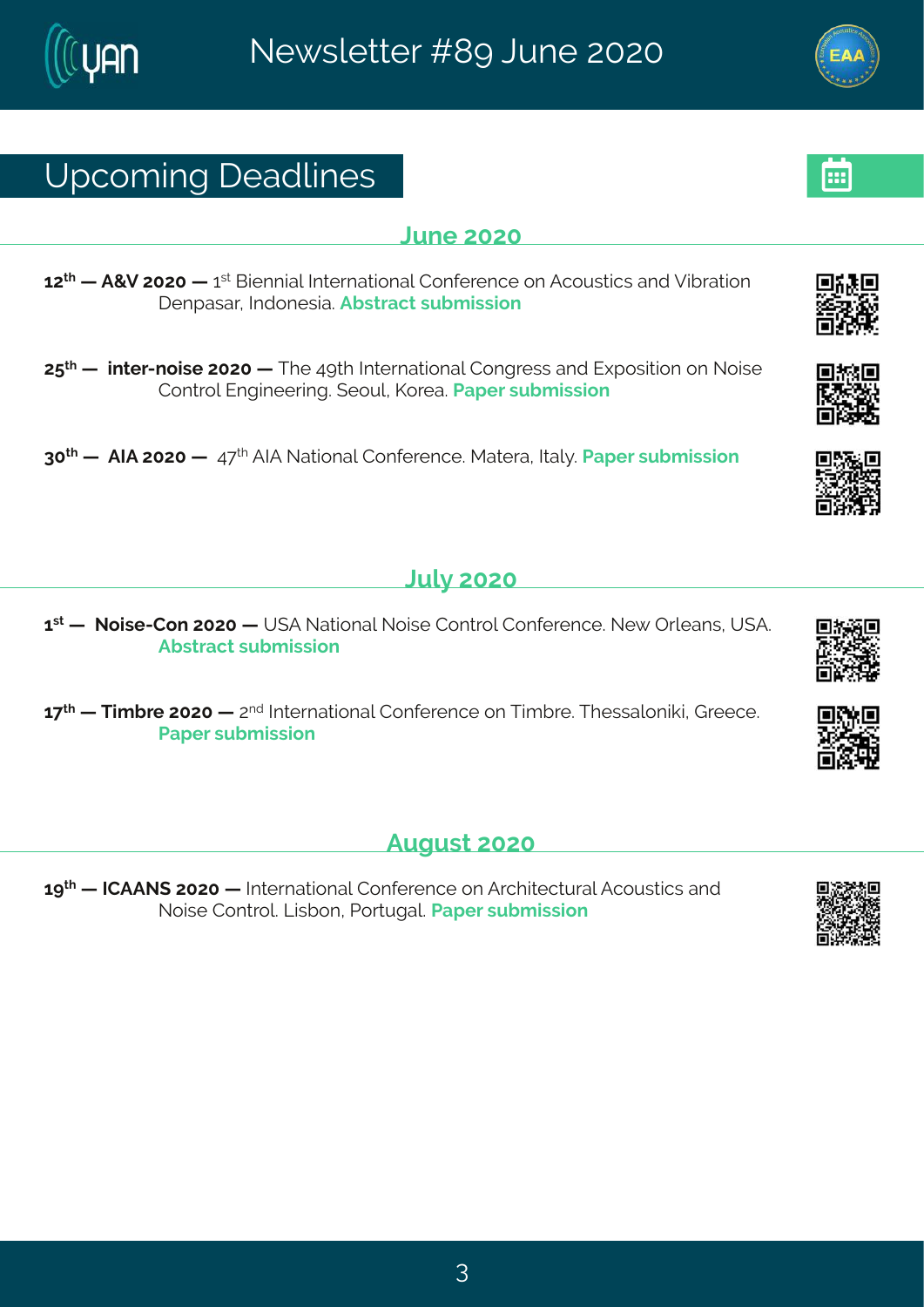

#### 1 FS#wivzraiw

Tzi v#xl i #pewx#q srxl w1#| FS#l ew#wwewih# wsqi#ti{#wivzmojiw#erh#epws#bitx#sOiwnnk#xli# tviznosy w#sriw3#Nt#sy w#ri{wojxxiw#sj#Oyri1#{i# wyg g evnai# ki #ezempef pi#sspw#ws#isy#ger#nsm# xl swi# lex4Px4 sy#liw<br h#wew 4 rns mk# liq #  $v||x|| \times f$  s{ 3

#### Si { wpi x xi v

[ i#wirh#e#q srxlp}#ri{ wpixxiv#{ mal#epp# xli#ri{ w#m#xli#Piph#sj#eqsywxmogw#{ mxl#izir xw1# nsf#sOi ww1#psgep#ri{w1#ixg31#fyx#njn#}syðvi# viehmk# wm#sy#epvieh}#ors{#wattwhalxD

#### I mas vh

XI mothomits y vth i { i woths splitter htt i the pvi eh}# mashygih#na#m#syv#tviznsyv#ri{wpixxiv3#mngi# xli#glergiw#sj#swkerm<munk#egi2xs2jegi#zirxw# hywnk#7575#evi#rsx#ziv}#lmkl# $\{ i #1 ezi #$ stirih#e#Immgsvh#wivziv#xlex#{mpo#lipt#yw#xs# lezi#e#q svi#hmigx#gsrxegx#fix{iir#]FS# q iq f i w#f }#nsmmk#znowyep#q i i xnnk#vssq w1# t yf w#er h#wl ewnk#wi wsy vgi w8

sy#ger#kix#jvii#eggiww#xs#xli#wivziv# { mol #d mov#pmo?#

 $W\rightarrow{\mathbf{B}}$  ·  $\ddot{\mathbf{\theta}}$  -  $\ddot{\mathbf{\theta}}$  -  $\ddot{\mathbf{\theta}}$  .  $\ddot{\mathbf{\theta}}$  -  $\ddot{\mathbf{\theta}}$  -  $\ddot{\mathbf{\theta}}$  -  $\ddot{\mathbf{\theta}}$  -  $\ddot{\mathbf{\theta}}$  -  $\ddot{\mathbf{\theta}}$  -  $\ddot{\mathbf{\theta}}$  -  $\ddot{\mathbf{\theta}}$  -  $\ddot{\mathbf{\theta}}$  -  $\ddot{\mathbf{\theta}}$  -  $\ddot{\mathbf{\theta}}$  -  $\ddot{\mathbf{\theta}}$ 

#### (samept i x svow

Ti#qsywi #m#er#ewwsqrexmsr#erqih#ex# rix{ svom k # wsgmep#rix{ svow # qsyph#rsx#fi# q mww.mk $\frac{3t}{2}$  sy# ger# Prh# yw# m# Nawekveg# -Eieec}er. # Kegifsso#-lsyrk#Fgsywmormerw# Six svo# 2# ] FS .# Qmoi hN# JFF# ] syrk# Fasywomer w# Six svo#-1 FS..# erh# X{ nxiv# Ei eec} er .3

#### Jzir xw#n#gsrji virgi w

Fw#q sww#sj#} sy#epvieh}#ors{ # {# i#epws# swkermai# izirxw# hywmk# qsrjivirgiw \$#Xli# zevnix) #si#i zi r xw#mw#{ mli #ter h#ks#jvsq #mgi 2 f vieonnk#zirxw#xs#kix#xs#brs{#tistpi#ex#xli# f i km r m k#sj#gsrji vi r gi w # wsgrep #i zi r m k#ex# fewths # ezi#e#h wno # skixliv#erh#sykerm mk# izir xw#sv#intmk#erh#knzmnk#ehzmoi#xs#isvrk# egsywngrar w#m#d im#gywir x#sw#jyxyvi#geviiw@# lsvð i#vii#xs#nsm#liriziv#li#qiix\$

#### $Fr$ }#wkkiwxnsrD

 $N4FSH$  i #evi#ep{e}w#pssomnk#sw#e}w#s# oiit# mottwszmnk# erh#liptmnk#}svrk# egsywomerw#m#xlim#geviiw#erh#xs#lezi#jyr# xskixliv3#N#}sy#ors{#er}#xssp#xlex#qe}#fi# muxi viwwnk#jsv#yw#sv#lezi#er}#wykkiwwnsr#hs# r sx# i wwwexi#s#gsrxegx#yw8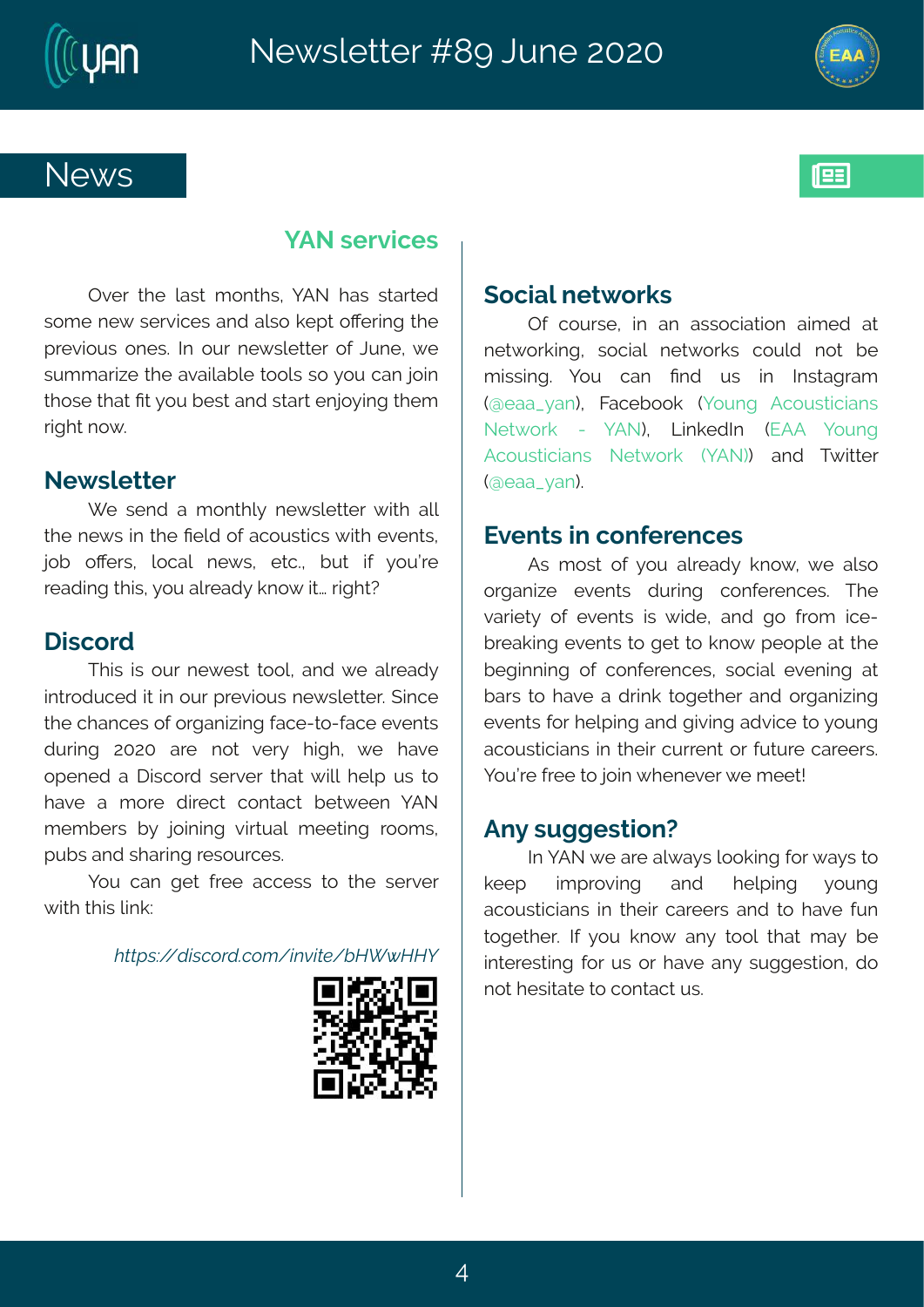



### **News**



## **Kick-off of the Mentoring Program of jungeDEGA**

JungeDEGA, the German association for young acousticians, has started a mentoring program to bring together acousticians from different locations in the country. The goal of this program is that the mentors and mentees participating in this program can exchange their experience and knowledge in different fields of acoustics and contribute to their growth.

During the time the program is running, mentees and mentors will have periodic online meetings or even personal if they get the chance to talk about aspects such as career advice and prospects, among others.

The kick-off meeting was successfully held online by the end of May with a very good number of participants. During the event, several mentors and mentees got to know each other and had the chance to introduce themselves and their interests.

This is the starting point of a very enriching experience!

Publications?!





Publish here and introduce your publication to other young acousticians all over Europe! Contact us through:

**yan@euracoustics.org**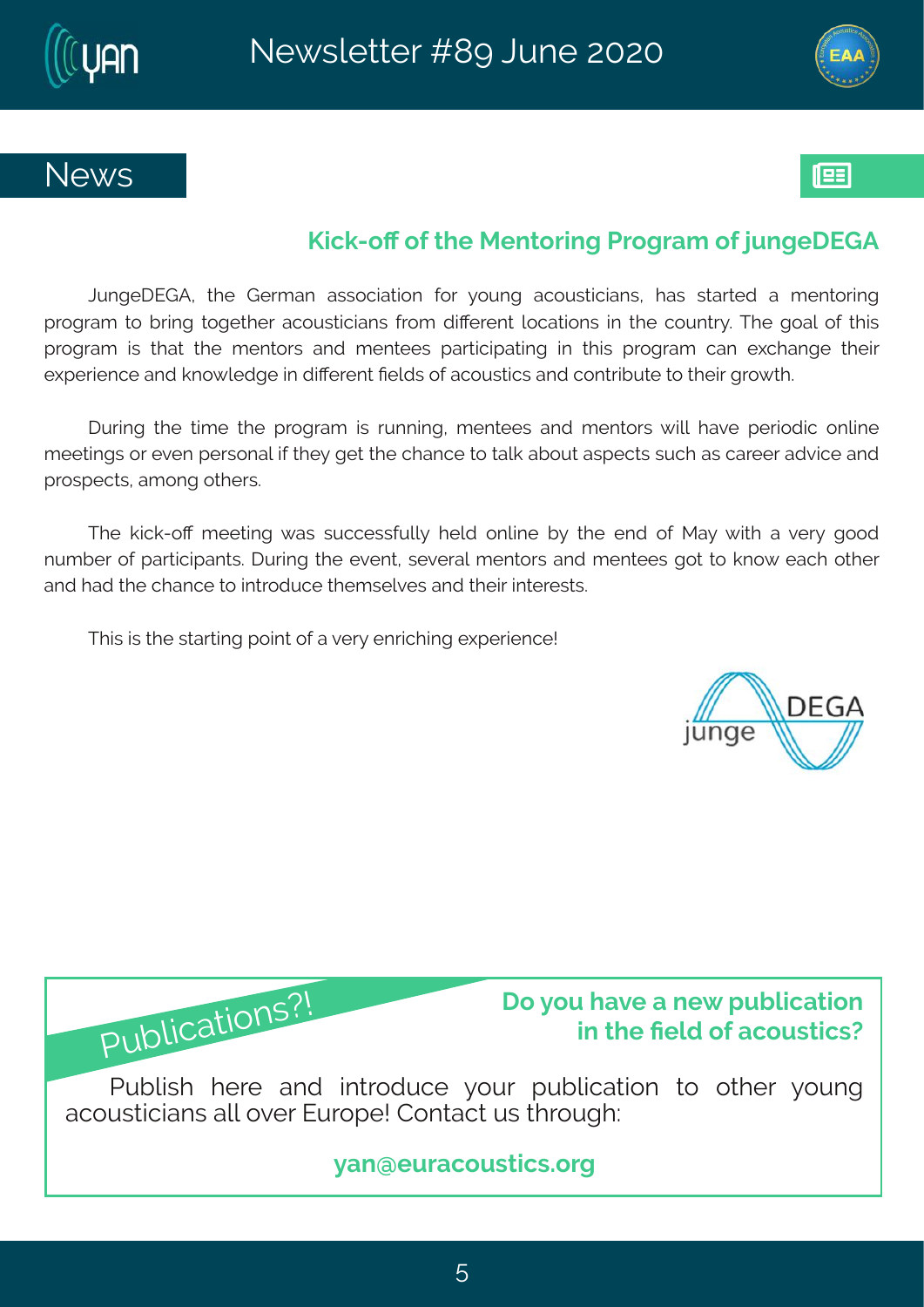## Osf#Frrsyrgiqirxw

Fww.moverx#Fgsywxng#Hsrwypxerx1#Merr#Xygoiv#Fwwsgnexivostywi}#erh#Rergliwxiv1# Yrmih#Pmkhsq 3

Yrhiv{exiv#Fqsywxmgw#Wiwievgl#Jrkmiiv#Mewqi}#Wiwsyvgnnk3#syxlegtxsr#Yrmah# Pmkhsa 3

 $#$ 

Xigl rmgep#yttsw.#1Wsgo {ssp#Lvsyt3#Rmpers#Nep}3

Oyrnav#wtignepmw#n#Fgsywxngw#nn#yxgl.1#LRW#Weehkizirhi#Nkirmiyw&Fvrliq1# Sixliverhw<sub>8</sub>

SZM#Jrkmiiv#RFMQJ#Jpigxvsrmow& Jexivre#(tem3

 $#$ 

Fgsywangrer #Howei 3#pi 2hi 2Kver gi #Kver gi 3

 $#$ 

Fgsyworgw#Jrkmiiv#ZJSFXMJH#Fgsyworayi3KQmpi#erh#Jevm/#Kvergi3

 $#$ 

Fgsywngw#Jrkmiiv#ZJSFXMJH#Fgsywnnayi3#Jevnw#Kvergi3

 $#$ 

Fgsyworgw#Jrkmiiv#ZJSFXMJH#Fgsywwnayi3#Lvirsfpi#sw#Q}sr#Kwergi3

 $#$ 

Fgsywng#X gl ringner 12 JSFXMJH#Fgsywnnayi 3Frh 2i r 2 Uwszi r gi 14Kwer gi 3  $#$ 

Fyhna#Jrkmiiv#Cefve3#Geppivyt#tirqevo3

 $#$ 

SZM# mg y pexms r#Jrkm i iv #Zepis 3#J vperk i r#L ivger} 3